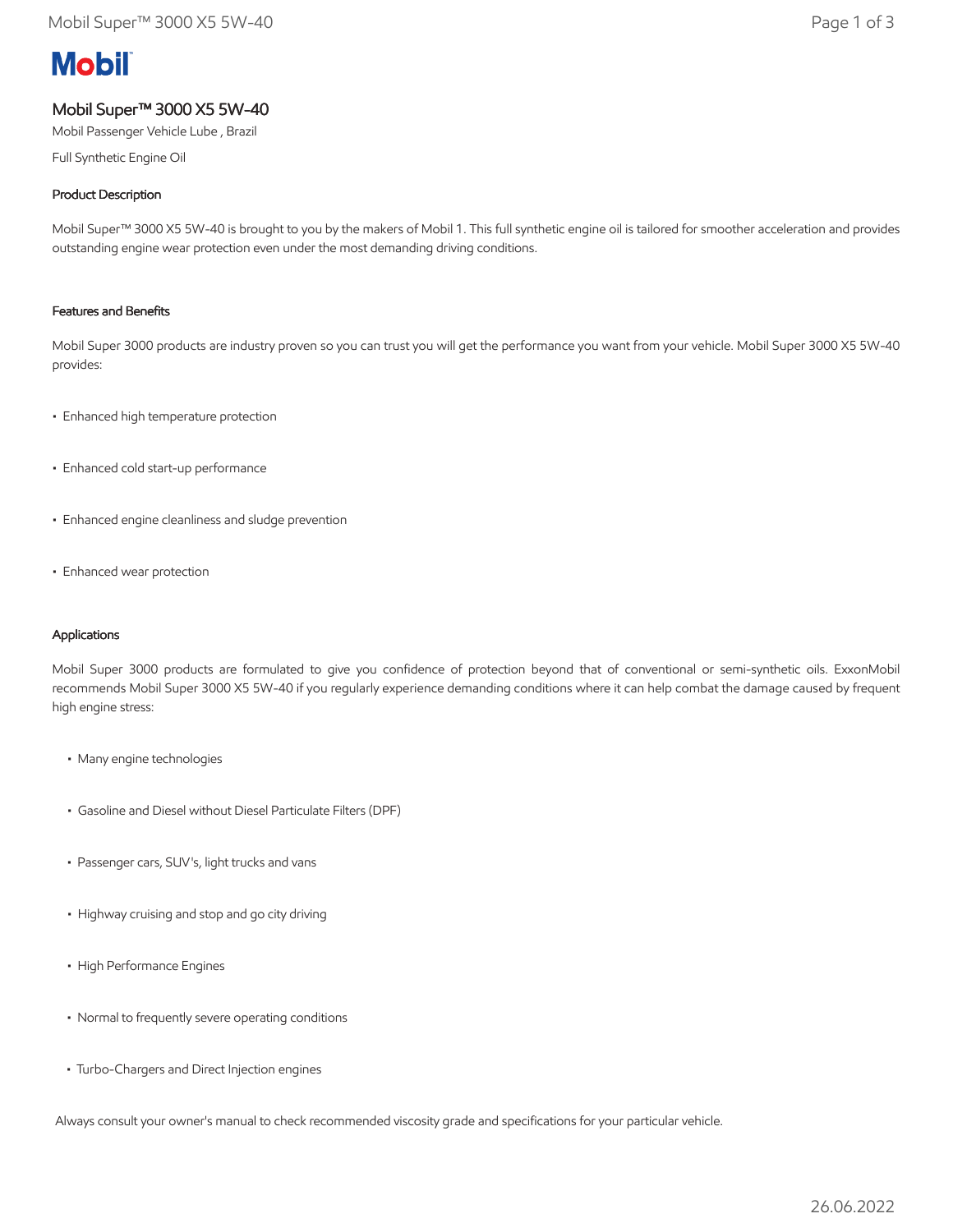#### Specifications and Approvals

| This product has the following approvals:          |
|----------------------------------------------------|
| ACEA A3/B4                                         |
| VW 509 99                                          |
|                                                    |
| This product meets or exceeds the requirements of: |

API SN

ACEA A3/B4-16

#### Properties and Specifications

| Property                                      |                  |
|-----------------------------------------------|------------------|
| Grade                                         | <b>SAE 5W-40</b> |
| Viscosity Index, ASTM D2270                   | 175              |
| Total Base Number, mgKOH/g, ASTM D2896        | 11.5             |
| Flash Point, Cleveland Open Cup, °C, ASTM D92 | 216              |
| Noack Volatility, mass%, ASTM D5800           | 10.4             |
| Pour Point, °C, ASTM D97                      | $-33$            |
| Appearance, AMS 1738                          | Clear and Bright |

#### Health and safety

Health and Safety recommendations for this product can be found on the Material Safety Data Sheet (MSDS) @ [http://www.msds.exxonmobil.com/psims](http://www.msds.exxonmobil.com/psims/psims.aspx) /psims.aspx

All trademarks used herein are trademarks or registered trademarks of Exxon Mobil Corporation or one of its subsidiaries unless indicated otherwise.

03-2021

Cosan Lubrificantes e Especialidades S.A.

Praia da Ribeira, 01

21930-080 Rio de Janeiro – RJ - BRASIL Tel: 0800 644 1562

Typical Properties are typical of those obtained with normal production tolerance and do not constitute a specification. Variations that do not affect product performance are to be expected during normal manufacture and at different blending locations. The information contained herein is subject to change without notice. All products may not be available locally. For more information, contact your local ExxonMobil contact or visit [www.exxonmobil.com](http://www.exxonmobil.com/)

ExxonMobil is comprised of numerous affiliates and subsidiaries, many with names that include Esso, Mobil, or ExxonMobil. Nothing in this document is intended to override or supersede the corporate separateness of local entities. Responsibility for local action and accountability remains with the local ExxonMobil-affiliate entities.